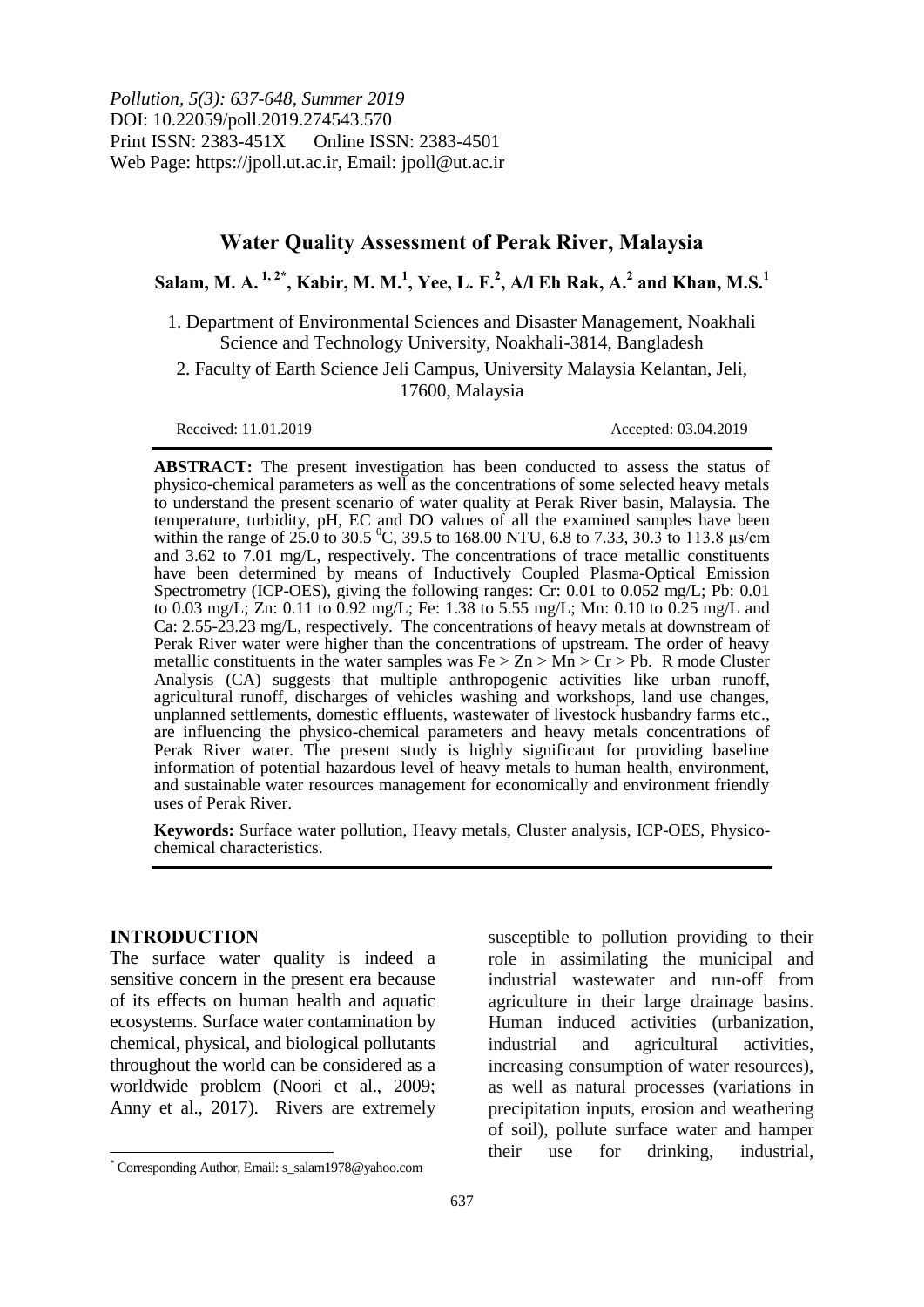agricultural, recreation or other purposes (Carpenter et al., 1998; Jarvie et al., 1998). Water quality parameters such as temperature, pH, dissolved oxygen (DO), salinity, and nutrient masses have been conveyed to influence biochemical reactions in surface water systems. Deviations in the value of water quality parameters result changes in the condition of the water system (Hacioglu & Dulger, 2009), which could contaminate the water quality for useful uses. The anthropogenic influences such as urban, industrial and agricultural activities increasing exploitation of water resources as well as natural processes, such as precipitation inputs, erosion, weathering of crustal materials also degrade surface waters and destruct their use for different purposes (Karbassi et al., 2011).

The chemical composition of a water system encompasses interactions of various factors like weathering of rocks, intensity and composition of the rainfall in a specific area, chemical reactions that occur between the water and soil/sediment, and pollution from varying sources (Da Silva & Sacomani, 2001). Chemical contaminants entering into surface water through various sources have been pose a substantial health hazards even at very low levels, especially persistent chemicals (McMichael et al., 2001; Yassi et al., 2001). Pollution caused by heavy metals is considered to be a serious problem due to their toxicity and their ability to accumulate in the biota (Nabi Bidhendi, 2007; Nasrabadi, 2010; Nasrabadi, 2015). Prioritizing the ecological and environmental significance of river systems, much research has been focused on heavy metals pollution and mobility in soil, sediment and in watershed systems in recent decades (Saeedi et al., 2013).

The occurrence of toxic heavy metals such as Pb, Cd, Cr, Hg as well as indigenous pathogenic microorganisms in the environmental systems has been considered a source of vex to environmentalists, government agencies and health practitioners because of their adverse health effects (Fatoki et al., 2002; Kabir et al., 2018). In order to effectively manage river water environment, obtaining water environment quality parameter data is vital. However, regular measurements needs doing much work, because of spatial and temporal variability of water environment quality data, monitoring by regular measurements, which will provide a representative and dependable estimation of surface water quality, is essential (Chapman, 1992).

In Malaysia, 97 % of the water supply comes from rivers and streams and the demand for residential and industrial water supply has grown rapidly following the country"s economic development, increase in population and urban growth (NWRS, 2011). In recent years, the number of polluted rivers are increasing gradually and the condition is deteriorating day by day. In 2008, about 17 rivers out of 186 rivers have been considered as toxic and unsafe for human consumption (Yahya, 2008). Al-Badaii (2013), reported deteriorated water quality of Semenyih River, Malaysia which was mainly due to the industrial and agricultural activities. Hossain et al. (2013) recorded elevated and toxic level of heavy metals (Pb, Hg and CO) in the surface water of Tunggak River. The Perak state of Malaysia where there are 11 major river basins covering over  $80 \text{ km}^2$  area. The Perak River basin is about 760 km long with an area of 14.908 km<sup>2</sup>. Perak River basin is the biggest in this area, which covers about 70% of state area. Water quality status of Perak River falls under Class II status, with the Water Quality Index (WQI) ranging from 74 to 80 over the past six years. If water in the Perak River is further contaminated, it will affect most of the river basin in Perak State and affect the human population as well as the financial income of the local population, where most of the activity in this area is fishing and agricultural activities (Ahmad et al., 2016).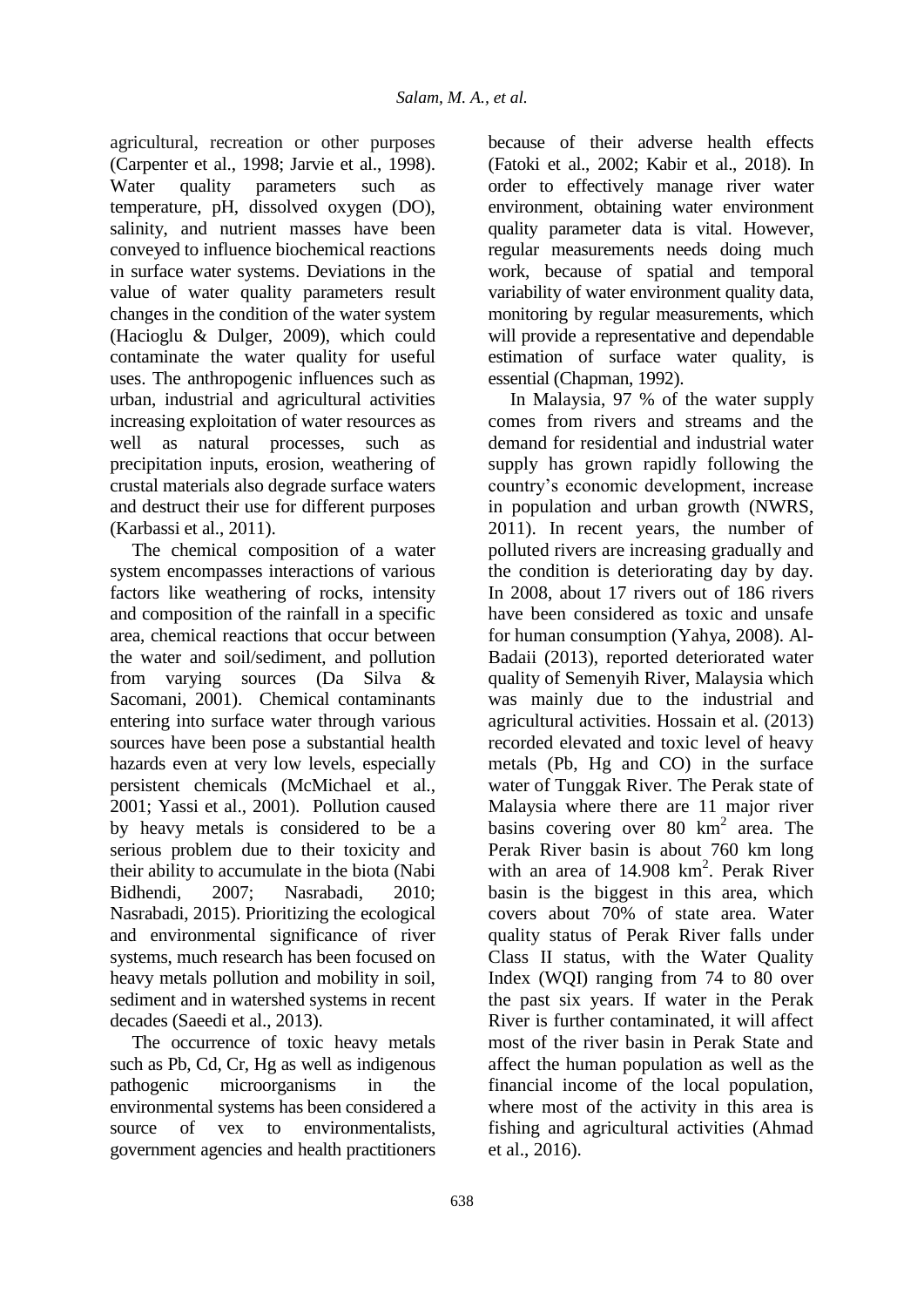In order to recover the water quality of Perak River basin, the source apportionment of pollutants from various land use activities should be identified. The present research work has been conducted to identify the compositional profile of physico-chemical properties of river water and associated sources in Perak river basin. Investigation on the comparison of concentration and composition of some selected heavy metals has also been carried out in order to provide some baseline information to the policy maker and policy planner of Perak state of Malaysia for better and sustainable management of Perak River's water quality.

## **MATERIALS AND METHODS**

Perak River is called the "River of Life" for Perak State and is the second largest river in Peninsular Malaysia. The Perak River basin is about 760 km long with an area of 14.908 km<sup>2</sup> . Perak River basin is the biggest in this area, which covers about 70% of Perak state (Ahmad et al., 2016). The upper reaches of basin is covered by forest land and the middle and lower reaches of the basin, the agricultural lands consist of mainly rubber and oil palm plantation. The major towns are Gerik, Lenggong, Karai, Kuala Kangsar, Parit, Teluk Intan and Bagan Datuk. Perak River is special for its wide spectrum of functions and perhaps the only one in Malaysia that executes nearly all the purposes expected from a river.

A total of 45 water samples, three replicates from each station along 15 stations starting from upstream to downstream of Perak River were collected. The map of Perak River Basin and the sampling locations along with land use activities has been presented in Fig. 1. Samples were collected during the month of August which is called Southwest Monsoon season. Plastic containers of 500 ml were used for sample collection and all the sampling bottles were thoroughly rinsed with  $10\%$  nitric acid  $(HNO_3)$  to

avoid contamination (APHA, 1998). The samples were kept in ice boxes and taken to the laboratory as early as possible. In order to determine the heavy metal concentration of the samples, instantly after collection 1 ml of concentrated  $HNO<sub>3</sub>$ (65%) was poured to each of the samples and mixed properly to bring the pH bellow 2 to minimize precipitation and adsorption on container"s walls. To prevent the chance of being hydrolysis and oxidation, the samples were preserved at -20  $^{0}$ C in a refrigerator (Kabir et al., 2017). Global Positioning System (GPS) (GARMIN) was used to identify the exact location of the sampling locations.

All the water quality parameters were determined in-situ at the sampling stations along the Perak River. The temperature, electrical conductivity and dissolved oxygen were measured by using digital multimeter (Model- 85, YSI). The pH and turbidity values were measured by means of pH meter (Model- HI 8424, HANNA) and Portable Turbidimeter (Model- 2100 Q IS, Hach). All the instruments were calibrated with standard solution before used and the chemicals used were of analytical grade.

Acid digestion method was used to digest the water samples according for ICP-OES analysis (Hagedorn, 2008). Metal digestion was done according to USEPA Method 200.7, which is acid digestion of water for total recoverable metal analysis by Figure 3.4 showed the digestion procedure of heavy metal analysis. 50 ml of well-mixed acidified sample was transferred to 100 ml Griffin beaker. 2 ml of concentrated HNO3 and 1 ml of concentrated HCl then were added to the samples. The beaker was placed on the hot plate for evaporation. The samples were covered with elevated watch glass to prevent contaminant from fume hood during the digestion process.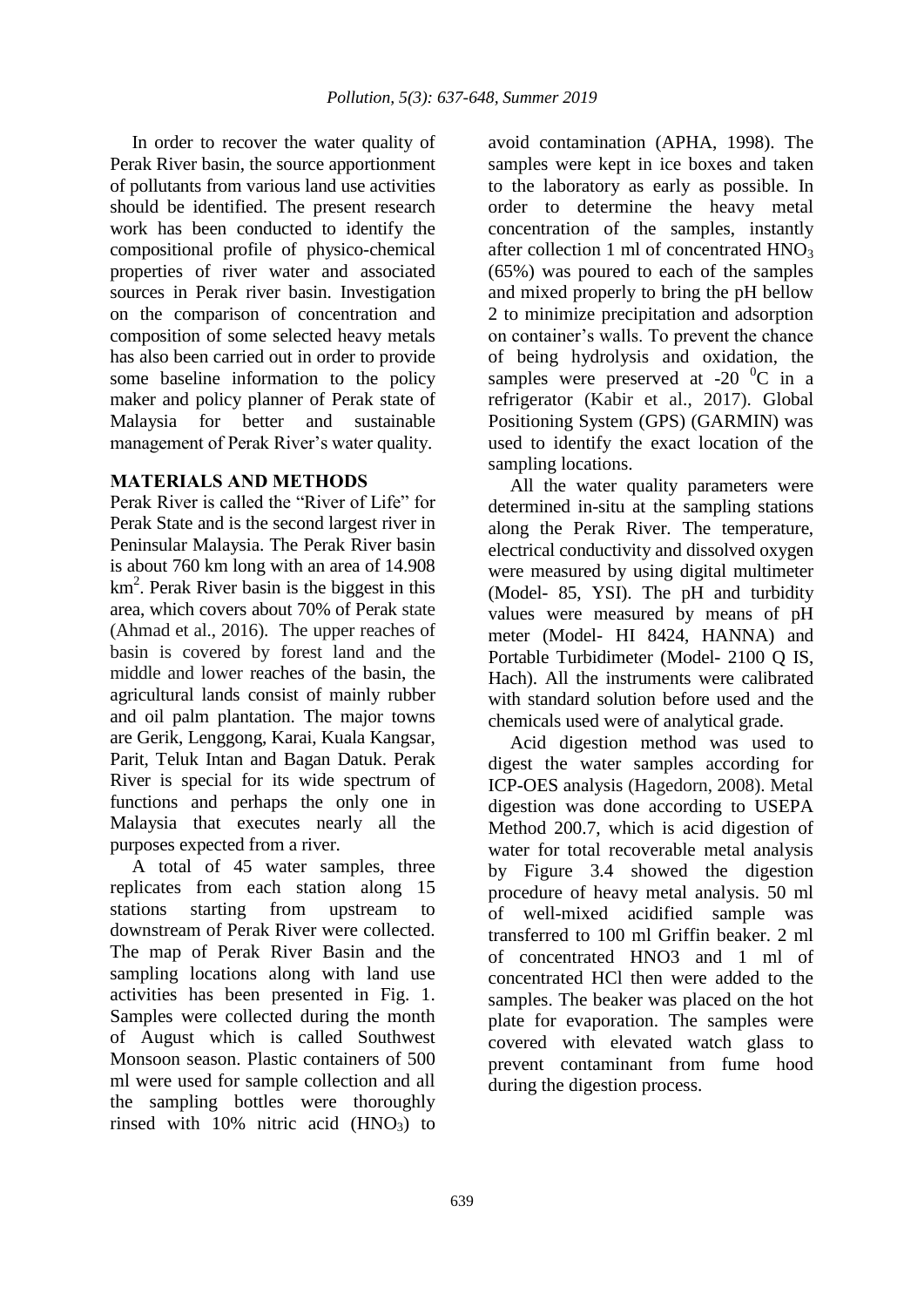*Salam, M. A., et al.*



**Fig. 1. Map of Perak River basin and sampling locations**

The sample was not heated higher than 90°C to avoid the boiling. After 1 hour, the elevated glass was removed to allow evaporation until the volume reduced to 20 ml. The hot plate was turn off and allow for cooling. Milli-pure water was used to wash down the tube walls and watch glass. The samples were then filtered into 50 ml volumetric flask by using Whatman No. 41 filter paper to remove insoluble materials. The final volume of the sample was adjusted to 50 ml with Milli-pure water. 10 ml of sample was transferred into centrifuge tubes for analysis of targeted heavy metals by ICP-OES. The concentration of heavy metals in water samples were analyzed by Inductively Coupled Plasma Optical Emission Spectrometry (ICP-OES), which is linearly calibrated with custom multi-element standards (Faisal et al., 2014). This quantitative method was applied by added ICP Multi Element Standard Solution 4 CertiPUR, follow to the ICP-OES standard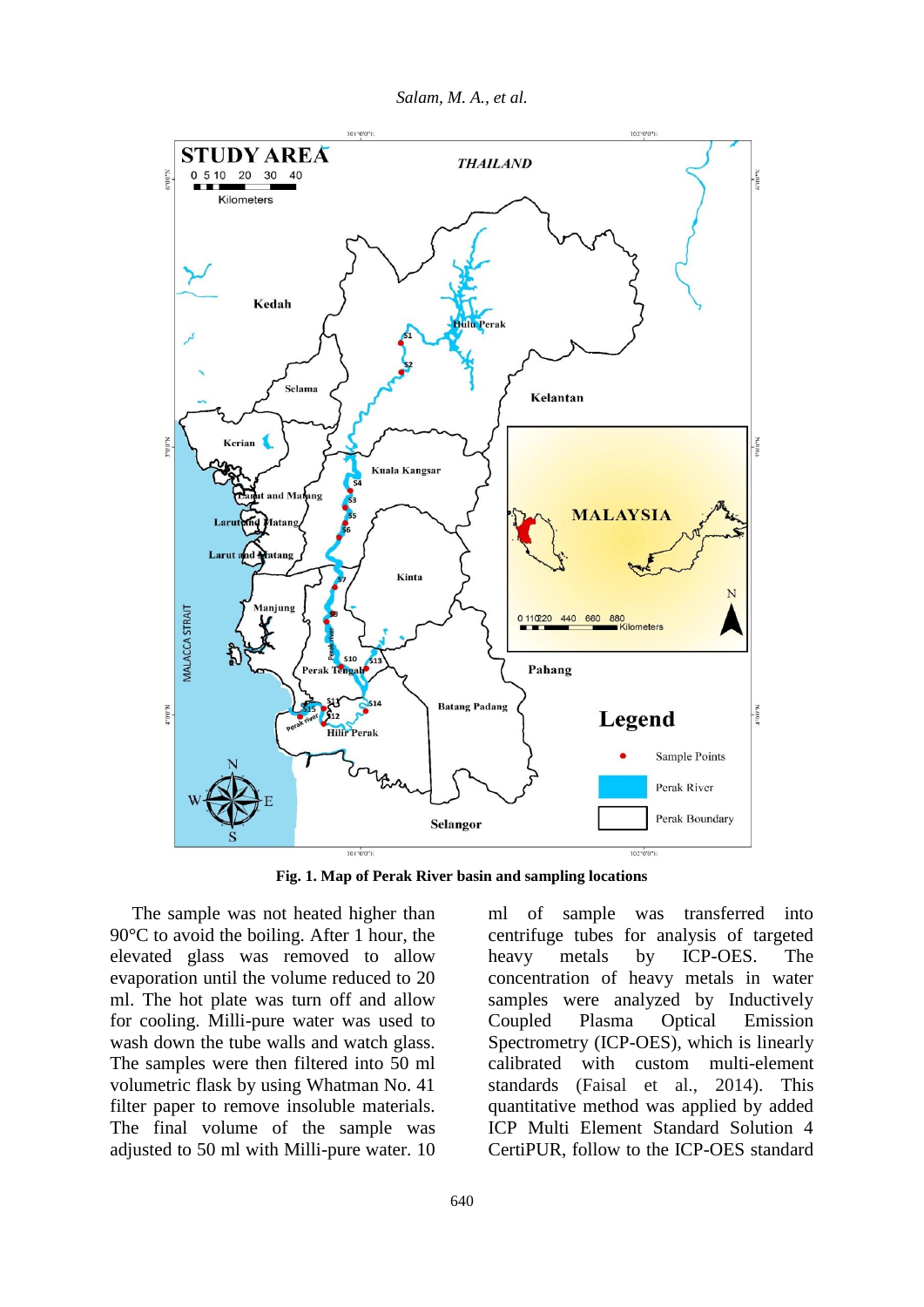with matrix of nitric acid 1 mol/L. This solution produced from high purity salts and concentration of the elements in this solution was analyzed by ICP-OES real time internal standardization using NIST standard reference materials for calibration. Six heavy metals were targeted to measure by ICP-OES, such as manganese, lead, zinc, calcium, iron and chromium.

For each analytical batch of samples processed, blank samples were carried throughout the entire sample preparation and analytical process. These blanks helped to determine if samples are being contaminated. A set of blank sample was prepared by adding nitric acid and hydrochloric acid for every batch of digestion. Every reading from the ICP-OES was deducted the blank as background reference.

Quality control (QC) can be defined as the procedures that lead to control different steps of measurement process (Al-Badaii et al., 2013). The concept of the sample batch is used to describe the number of samples that are digested prior to ICP analysis and that are accompanied by QC samples that are also digested (Mark, 2010).

The detection Limit and spiked recovery percentage of heavy metal analysis has been given in Table 1. The method accuracy and quality control were carried by triplicate analysis. The spiked recovery percentage of heavy metals was ranging from 103.80 % to 108.20 %. The precision of the analytical procedures expressed as the standard deviation was less than 5 % for all the metals analyzed by ICP-OES. All analyses were carried out in triplicate

and the results were expressed as the mean. The recovery rate of target heavy metals ranged from 104% (Cr) to 108.2% (Mn). This result indicated that the results obtained from the current study were valid.

## **Statistical analysis**

Statistical analysis of data or variable was determined by Cluster Analysis (CA). Cluster Analysis (CA) used to determine the similarities between the sampling stations using Ward"s method with Euclidean distances (Varol & Bulent, 2012). All analyzed data was standardized by scale transformation to ensure normal distributions for CA. (Al-badaii et al., 2013). Each set of experiments were carried out in triplicate. Experiments were repeated separately to ensure reproducibility. All the results are expressed by Mean ± SD (Standard deviation) values.

## **RESULTS AND DISCUSSION**

The physical and chemical properties of water at Perak River basin has been presented in Table 2. The temperatures in the Perak river water varied between 25.0 to 30.5  $\mathrm{^0C}$  with the average value of 28.2  ${}^{0}C$ . Upstream of Perak River was recorded the lowest temperature  $(25^{\circ}C)$  whereas downstream of Perak River recorded the highest temperature (30.5°C). The time of measurement and weather condition determine the temperature's range of a water body (Muhammad et al., 2008). Water samples collection was carried out from morning to afternoon under the cloudy weather condition.

| <b>Heavy Metals</b> | <b>Detection</b><br>Limit<br>(mg/L) | Spiked concentration of<br>multi-element solution<br>(mg/L) | <b>Measured value of solution</b><br>(mg/L) | Recovery $(\% )$ |  |  |
|---------------------|-------------------------------------|-------------------------------------------------------------|---------------------------------------------|------------------|--|--|
| Fe                  | 0.10                                | 0.50                                                        | 0.519                                       | 103.80           |  |  |
| Mn                  | 0.10                                | 0.50                                                        | 0.541                                       | 108.20           |  |  |
| Pb                  | 0.01                                | 0.50                                                        | 0.528                                       | 105.60           |  |  |
| Zn                  | 0.10                                | 0.50                                                        | 0.527                                       | 105.40           |  |  |
| Ca                  | 0.50                                | 0.50                                                        | 0.522                                       | 104.40           |  |  |
| Cr                  | 0.01                                | 0.50                                                        | 0.520                                       | 104.00           |  |  |

 **Table 1. Detection Limit and spiked recovery percentages of heavy metal analysis**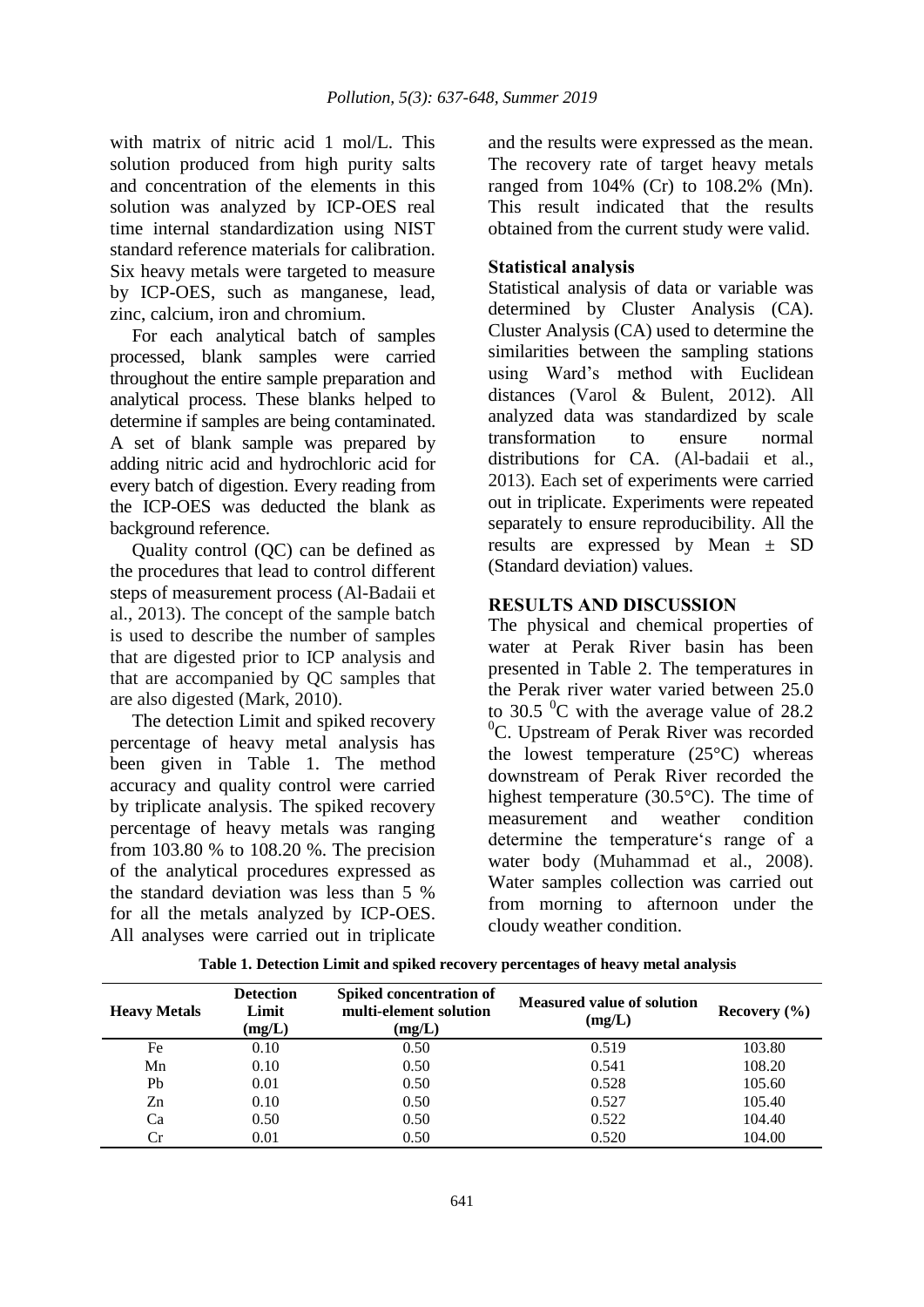| <b>River</b><br><b>Positions</b>        | <b>Sampling</b><br><b>Stations</b> | <b>Temperature</b><br>$\rm ^{\circ}C$ | pH             | <b>Turbidity</b><br>(NTU) | Conductivity<br>$(\mu S/cm)$ | <b>Dissolved Oxygen</b><br>(mg/L) |  |
|-----------------------------------------|------------------------------------|---------------------------------------|----------------|---------------------------|------------------------------|-----------------------------------|--|
|                                         | S <sub>1</sub>                     | 25.0                                  | 7.26           | 57.4                      | 75.1                         | 6.72                              |  |
|                                         | S <sub>2</sub>                     | 25.6                                  | 7.21           | 39.5                      | 34.1                         | 7.01                              |  |
|                                         | S <sub>3</sub>                     | 25.0                                  | 6.82           | 166.0                     | 61.2                         | 5.09                              |  |
|                                         | S4                                 | 28.5                                  | 6.80           | 113.0                     | 55.8                         | 4.98                              |  |
| Upstream                                | S5                                 | 27.4                                  | 6.93           | 168.0                     | 30.3                         | 3.62                              |  |
|                                         | S6                                 | 28.4                                  | 7.30           | 114.0                     | 54.3                         | 3.82                              |  |
|                                         | S7                                 | 27.8                                  | 7.16           | 158.0                     | 72.7                         | 3.78                              |  |
| <b>Average concentration</b>            |                                    | $26.8 \pm 1.6$                        | $7.07 \pm 0.2$ | $116.6 \pm 52.1$          | $54.8 \pm 17.3$              | $5.0 \pm 1.4$                     |  |
|                                         | S <sub>8</sub>                     | 28.9                                  | 7.06           | 116.0                     | 57.8                         | 5.18                              |  |
|                                         | S <sub>9</sub>                     | 30.0                                  | 7.02           | 95.8                      | 60.3                         | 4.78                              |  |
|                                         | S <sub>10</sub>                    | 29.2                                  | 7.33           | 79.9                      | 54.5                         | 5.54                              |  |
|                                         | S <sub>11</sub>                    | 29.7                                  | 7.26           | 131.0                     | 113.8                        | 4.19                              |  |
|                                         | S <sub>12</sub>                    | 30.5                                  | 7.16           | 95.1                      | 95.2                         | 4.34                              |  |
| Downstream                              | S <sub>13</sub>                    | 28.7                                  | 7.20           | 66.4                      | 87.6                         | 4.17                              |  |
|                                         | S <sub>14</sub>                    | 28.9                                  | 7.30           | 78.4                      | 81.4                         | 4.26                              |  |
|                                         | S <sub>15</sub>                    | 29.9                                  | 7.26           | 150.0                     | 82.87                        | 4.17                              |  |
| <b>Average concentration</b>            |                                    | $28.2 \pm 1.8$                        | $7.14 \pm 0.2$ | $108.6{\pm}40.4$          | $67.8 \pm 22.4$              | $4.8 \pm 1.0$                     |  |
|                                         | Range                              | 25.0-30.5                             | 6.8-7.33       | 39.5-168.00               | 30.3-113.8                   | 3.62-7.01                         |  |
| Overall                                 |                                    | $28.2 \pm 1.8$                        | $7.1 \pm 0.2$  | $108.6 \pm 40.4$          | $67.8 \pm 22.4$              | $4.8 \pm 1.0$                     |  |
| Standard permissible limits (MOH, 2004) |                                    |                                       | $6.5 - 9.0$    | 5.0                       |                              |                                   |  |
| WHO (2004) standard                     |                                    | 25.0                                  | $6.5 - 8.5$    | 1000.0                    | 150.00                       |                                   |  |

**Table 2. Physico-chemical parameters of water at Perak River Basin**

WHO= World Health Organization, MOH= Ministry of Health Malaysia

The pH values of the Perak River water ranged within 6.80 to 7.33.The lowest pH value was 6.80 which were found in station 4 at upstream. The highest pH value was 7.33 that were found at station 10 at the downstream of Perak River. The pH in a water body is controlled by the dissolved carbon dioxide  $(CO<sub>2</sub>)$  which forms carbonic acid in water, besides high concentrations of heavy metals in water are associated with acidic and oxidizing conditions (Hem, 1985; Voica et al., 2011). The pH of the Perak River water was normal compared to the regulation set by Ministry of Health which are in the range 6.5-9.0 (MOH, 2004).

The turbidity was varying within the range of 39.5 to 168.0 NTU with the mean value of 108.6 NTU. Overall, the turbidity at upstream river position was higher than that of downstream river position with the values of 116.6 ± 52.1 and 108.6 ± 40.4 NTU, respectively. The highest value (168 NTU) was found at station 5 of upstream of Perak River basin. This may be due to the reason of heavy rainfall before the day of sampling. Heavy rainfall causes surface runoff and soil particular to be drained into the water thus increase the turbidity of water. The electrical conductivity (EC) values ranged from 30.3 to

113.8 µS/cm with the average values of 67.8 µS/cm. The conductivity values of the downstream were higher than the values of upstream which recorded as 67.8 and 54.8 µS/cm, respectively. The average concentration of EC values were within the range of WHO"s drinking water quality standard. The DO concentrations were ranged from 3.62 to 7.01 mg/L. The highest DO value (7.01 mg/L) was recorded at Station 2 and the lowest DO value (3.62 mg/L) was recorded at station 5. Both stations were situated at the upstream of Perak River. The higher DO value can be attributed by the high river flow which leads to high dissolved oxygen (Muhammad et al., 2008).

The total concentration of trace metals in water from different sampling stations of the Perak River has been has been illustrated in Table 3. The upstream of Perak River basin include station 1 to 7 whereas downstream of Perak river included station 8 to 15. The highest concentrations of heavy metals at the upstream were at station 3 whereas at downstream it was at station 15. The total concentration of metals in station 3 and station 15 were 15.53 mg/L and 27.23 mg/L, respectively in Perak River water.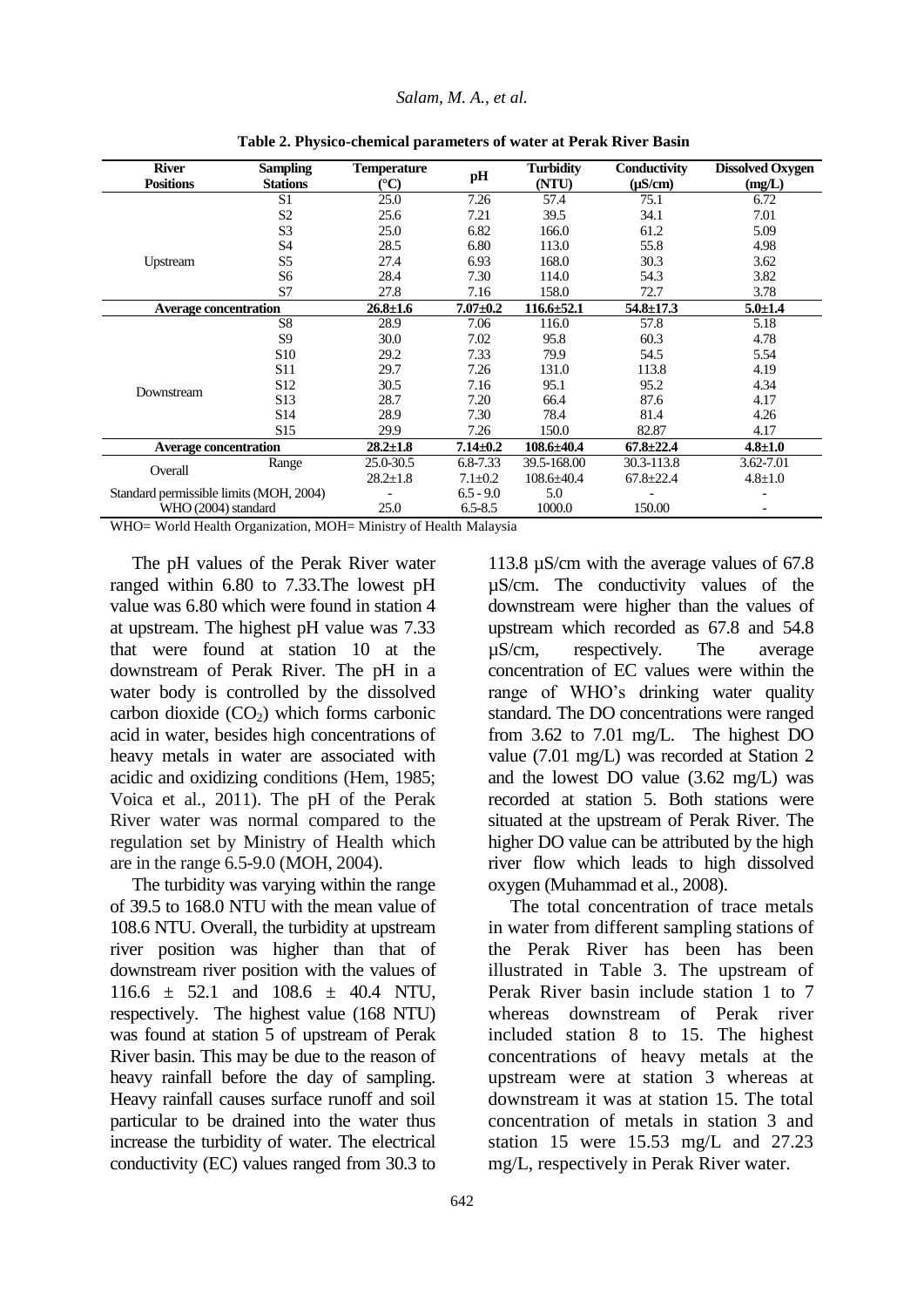|                              | <b>Sampling</b> | Concentration (µg/L) |            |                |                |                 |             |  |  |
|------------------------------|-----------------|----------------------|------------|----------------|----------------|-----------------|-------------|--|--|
| <b>River Locations</b>       | stations        | Fe                   | Mn         | Pb             | Zn             | Ca              | Cr          |  |  |
|                              | S <sub>1</sub>  | 3620                 | <b>BDL</b> | 33             | 633            | 9505            | 16          |  |  |
|                              | S <sub>2</sub>  | 1743                 | <b>BDL</b> | 14             | 202            | 2552            | 52          |  |  |
|                              | S <sub>3</sub>  | 1382                 | 169        | 10             | 184            | 13610           | 10          |  |  |
| Upstream                     | S4              | 5549                 | 120        | 11             | 229            | 5378            | <b>BDL</b>  |  |  |
|                              | S5              | 4541                 | 245        | 10             | 247            | 6.079           | <b>BDL</b>  |  |  |
|                              | S6              | 3008                 | 103        | 12             | 264            | 5210            | <b>BDL</b>  |  |  |
|                              | S7              | 4507                 | 130        | 14             | 118            | 5365            | <b>BDL</b>  |  |  |
| <b>Average Concentration</b> |                 | $3480 \pm 1.53$      | $150+0.06$ | $20 \pm 0.008$ | $270 \pm 0.17$ | $6081 \pm 3.63$ | $30\pm0.02$ |  |  |
|                              | S8              | 3441                 | 0.101      | 0.010          | 0.167          | 5.056           | <b>BDL</b>  |  |  |
|                              | S <sub>9</sub>  | 3136                 | 0.148      | 0.011          | 0.484          | 5.385           | <b>BDL</b>  |  |  |
|                              | S <sub>10</sub> | 2739                 | 0.100      | <b>BDL</b>     | 0.918          | 4.669           | <b>BDL</b>  |  |  |
|                              | S <sub>11</sub> | 4161                 | 0.100      | 0.012          | 0.130          | 7.543           | <b>BDL</b>  |  |  |
| Downstream                   | S <sub>12</sub> | 3326                 | 0.103      | 0.010          | 0.157          | 7.513           | <b>BDL</b>  |  |  |
|                              | S <sub>13</sub> | 2232                 | <b>BDL</b> | 0.015          | <b>BDL</b>     | 8.025           | <b>BDL</b>  |  |  |
|                              | S <sub>14</sub> | 2462                 | <b>BDL</b> | 0.010          | 0.109          | 8.183           | <b>BDL</b>  |  |  |
|                              | S <sub>15</sub> | 4110                 | 0.100      | 0.010          | 0.237          | 23.233          | <b>BDL</b>  |  |  |
| <b>Average Concentration</b> |                 | 3200±0.71            | $110+0.02$ | $10{\pm}0.002$ | $320 \pm 0.29$ | $8700 \pm 6.04$ | <b>BDL</b>  |  |  |
| <b>Overall concentration</b> |                 | $3330 \pm 1.13$      | $130+0.05$ | $10{\pm}0.01$  | $300 \pm 0.23$ | $7800 + 5.0$    | $30\pm0.02$ |  |  |
| Range                        |                 | 1380-5550            | 100-250    | $10-30$        | 110-920        | 2550-23230      | $10-52$     |  |  |
| MOH (2004) standards         |                 | 300                  | 100        |                | 3000           |                 | 50          |  |  |
| USEPA (2012) standards       |                 | 300                  | 50         |                | 5000           |                 | 100         |  |  |

**Table 3. Concentration of heavy metals in Perak River water** 

BDL= Below Detection limit

The Fe value ranged from 1380-5550 µg/L with mean value of 3480 µg/L at upstream whereas mean value of downstream was 3200 µg/L from overall mean value of 3330 µg/L out 15 sampling stations. The highest concentration of Fe was detected at station 4 which was under the bridge. The rusting of bridge experiences oxidation then diffused into water. The high concentration of Fe may also be attributed by domestic wastewater discharges and high concentrations of total suspended solids at this site (Memet et al., 2013). The mean value of Fe was far exceeding the standard permissible limit set by Ministry of Health (200 µg/L). The concentration of Mn ranged from 100-250 µg/L with the overall mean value of 130 µg/L. The concentration of Mn at upstream with the mean value of 150 ug/L was higher than the downstream with the mean value of 110 ug/L. The highest concentration of Mn was found at upstream of station 5. The concentration of Mn in river water may be contributed by Mn rich soil in the surroundings due to the excavation activities of river bank observed during sampling period.

The Pb concentration ranged from 10-30 µg/L with the overall mean value of 10 mg/L. The concentration of Pb at upstream with the mean value of 200  $\mu$ g/L was higher than the downstream with the mean value of 10 µg/L. The highest concentration of Pb was found at upstream of station 1 with mean value of 30 µg/L. Leakages or spillages of leaded petrol from vehicles during excavation activity of river bank at station 1 may the possible anthropogenic sources of Pb. The Zn concentration ranged from 110-920 µg/L with the overall mean value of 300 µg/L. The concentration of Zn at downstream with the mean value of 320 µg/L was more than upstream with the mean value of 270 µg/L.

The Ca concentration ranged from 2550- 23230 µg/L with the overall mean value of 7800 µg/L. The concentration of Ca at downstream with the mean value of 8700 µg/L was higher than upstream with the mean value of 6810 µg/L. The highest concentration of Ca was at downstream of station 15 which have 23230 ug/L. This may due to the location of station 15 near to mouth of river, the decaying of aquatic living things such as shell or exoskeleton increased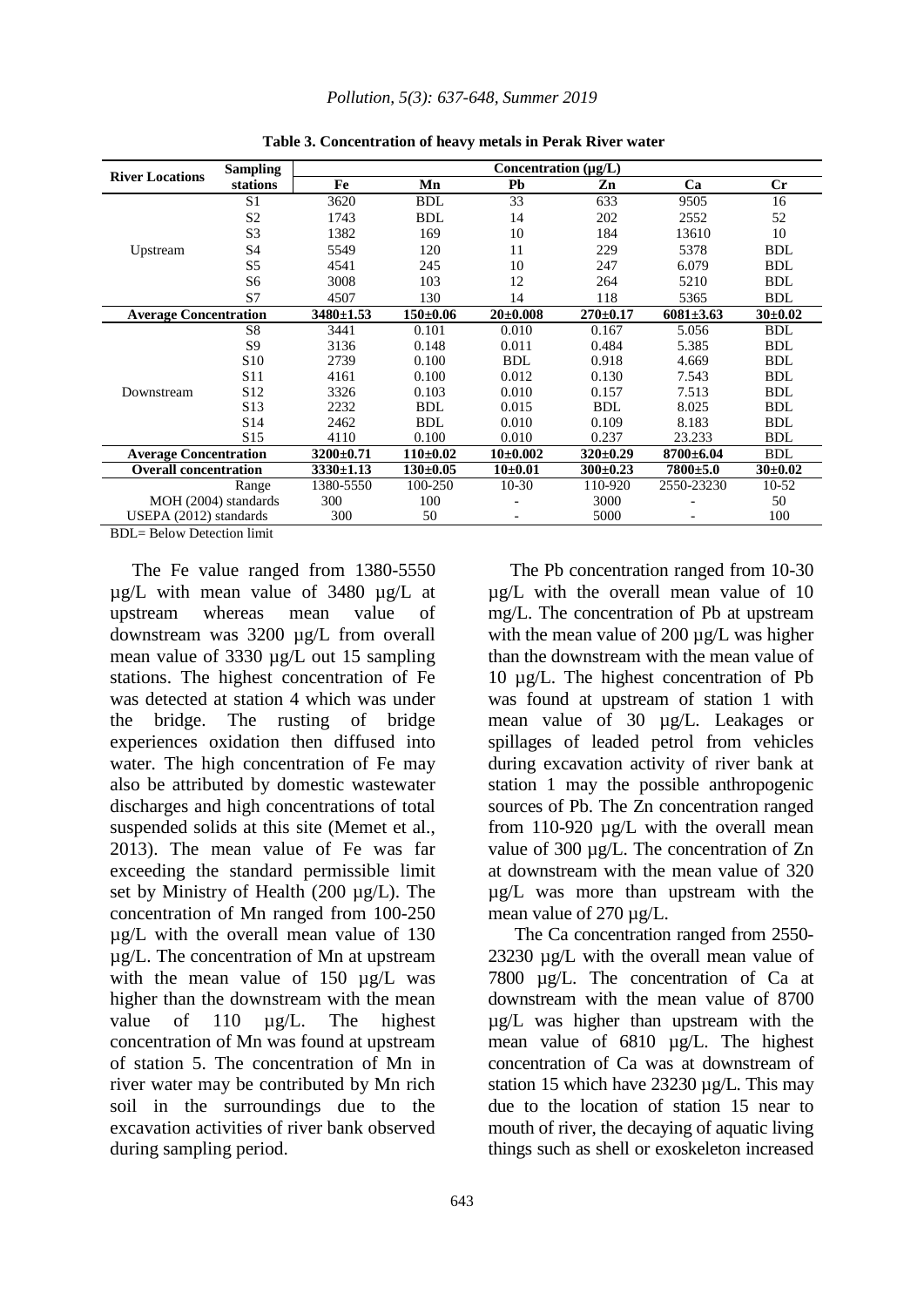the concentration of calcium in the river water. The Cr was detected only at station 1. 2 and 3 and the concentrations were 16, 52 and 10 µg/L, respectively. The overall mean value of Cr was 30 µg/L from the above mentioned stations. The concentration of Cr was below detection limit of all the downstream stations. The detection of Cr in river water at upstream was probably due to rain water runoff. Sewage containing electroplating and painting wastes may another major anthropogenic sources of Cr into river water.

The Fig. 2 illustrates the distribution of each heavy metal concentration along stations in Perak River water. The total heavy metals concentration including iron, manganese, lead, zinc, calcium and chromium at downstream were higher than that of upstream of Perak River. Concentration of total heavy metals at downstream was 85690 µg /L whereas the value at upstream was 53920 µg /L. The results indicate that increasing anthropogenic activities such as agriculture and mineral process at downstream increase the concentrations of heavy metals when compared with little industrial area at upstream. The anthropogenic activities at upstream such as

excavation activity of river bank, wastewater from residential areas and fertilizer from palm oil plantation lead to high concentration of heavy metals. The major sources of heavy metals attributions at downstream were from shipping activities. Perak River especially at downstream become the main shipping route in transporting the products or materials between factories and fishing activities. The point source input from industrial zone which was located adjacent to the river also increases heavy metals pollution within this area.

The concentration of calcium was considered to be the highest in water whereas the concentration of lead was considered to be the lowest in water of Perak River. The more proportion of metals in water, the more mobile they are, and the higher risk they could pose to the environment (Saiful et al., 2015). The relative variability of the studied heavy metals from Perak River basin was in the order of  $Fe > Zn > Mn > Cr > Pb$ . The concentration of Ca, Fe in water was found to be highest and the concentration of Zn, Mn, Cr and Pb was the lowest. Zn, Mn, Cr and Pb concentrations were less than 1.0 mg/L in Perak River water.



**Fig. 2. Distribution of each heavy metal concentration (mg/L) along the stations in Perak River water samples: A) Fe, B) Mn, C) Pb, D) Zn and E) Cr. Values are mean numbers ± standard deviations generated from three independent experiments.**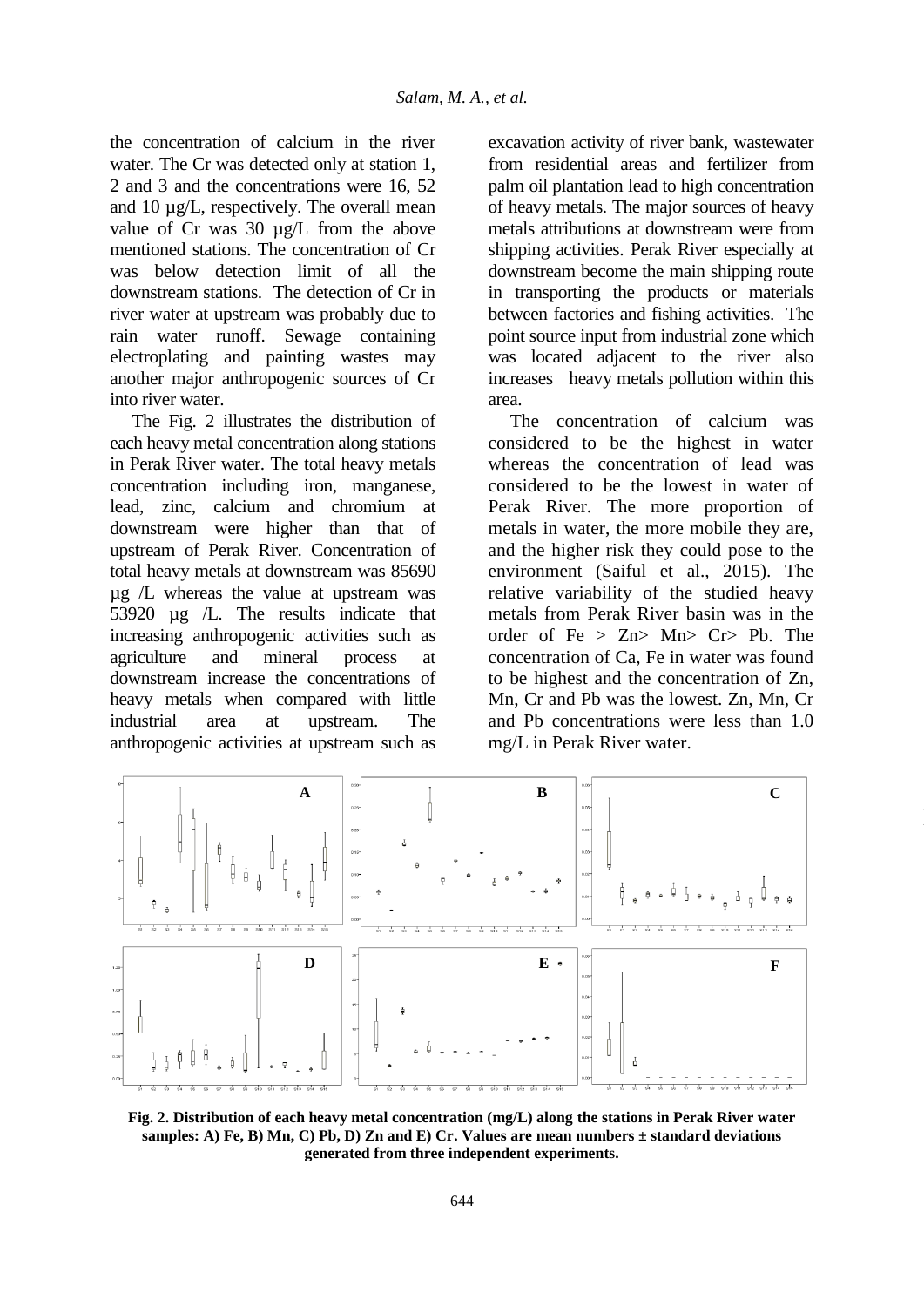|       | Temp.    | pH       | Turb.     | Cond.   | <b>DO</b> | Fe      | Mn      | Pb      | Zn      | Ca   |
|-------|----------|----------|-----------|---------|-----------|---------|---------|---------|---------|------|
| Temp. | 1.00     |          |           |         |           |         |         |         |         |      |
| pH    | 0.24     | 1.00     |           |         |           |         |         |         |         |      |
| Turb. | 0.08     | $-0.47$  | 1.00      |         |           |         |         |         |         |      |
| Cond. | 0.45     | 0.39     | $-0.01$   | 1.00    |           |         |         |         |         |      |
| DO.   | $-0.57*$ | 0.05     | $-0.64**$ | $-0.30$ | 1.00      |         |         |         |         |      |
| Fe    | 0.33     | $-0.22$  | 0.41      | 0.09    | $-0.35$   | 1.00    |         |         |         |      |
| Mn    | 0.12     | $-0.62*$ | $0.83**$  | $-0.32$ | $-0.48$   | 0.39    | 1.00    |         |         |      |
| Pb    | $-0.53*$ | 0.10     | $-0.30$   | 0.16    | 0.38      | 0.08    | $-0.43$ | 1.00    |         |      |
| Zn    | $-0.08$  | 0.21     | $-0.28$   | $-0.28$ | 0.46      | $-0.02$ | 0.04    | $-0.03$ | 1.00    |      |
| Ca    | 0.06     | 0.04     | 0.38      | 0.37    | $-0.19$   | 0.02    | 0.04    | 0.06    | $-0.11$ | 1.00 |

**Table 4. Pearson correlation matrix between physico-chemical parameters with heavy metals of Perak River water**

\* Correlation is significant at the 0.05 level (2-tailed)

\*\* Correlation is significant at the 0.01 level (2-tailed)

The correlation analysis among physicochemical properties (temperature, turbidity, pH, DO, conductivity and turbidity) of water with different heavy metal concentrations (Mn, Pb, Zn, Fe and Ca) was presented in Table 4. The relationships between variables were analyzed by Pearson correlation matrix (Wang et al., 2011). The correlation analysis was conducted to determine the relationship between heavy metals concentration in water and the influence of physico-chemical parameters of water on metals distributions.

Present study showed that most of the heavy metals in water were significantly correlated with temperature, DO, pH and electrical conductivity indicating that these parameters were the vital factor in metal solubility and controlling metals speciation and thus their distribution in river environment. From the analysis, temperature showed significant positive correlation with  $pH$  ( $r=0.24$ ), turbidity  $(r=0.08)$ , conductivity  $(r=0.45)$ , Fe  $(r=0.33)$ , Mn ( $r=0.12$ ) and Ca ( $r=0.06$ ) at the level of p<0.05. This signify that as temperature increased so did the binding of Fe, Mn and Ca in the water column. On the other hand, temperature showed negative correlation with DO  $(r=0.57)$  and Pb  $(r=-0.53)$  at the level of  $p<0.05$ . The pH also suggesting a negative correlation with Mn  $(r=0.62)$  at the level of p<0.05. The correlation coefficient of turbidity with Mn was

 $(r=0.83)$  at the level of  $p<0.01$  which suggesting a positive correlation whereas turbidity with DO was  $(r=0.64)$  at the level of p<0.01 which suggesting a negative correlation. The Pearson correlation matrix showed that these heavy metals may come from the same sources or were influenced by the same factors. The highest extent of correlation between element concentrations reflect either a common or a similar geochemical sources of origin (Wang et al., 2011). Low concentration of heavy metals in water might not necessarily reveal that the area is pollution-free. Some metals in water tend to bind with sediment, and it might be accumulated from time to time and pose health hazard to aquatic biota (Lim et al., 2012).

Cluster analysis (CA) can be defined as a group of multivariate methods whose primary purpose is to gather objects based on the characteristics they hold. Cluster analysis classifies objects, so that each object is analogous to the others in the cluster with regard to a prearranged selection criterion. The resulting clusters of objects are supposed to show high internal homogeneity and high external (between clusters) heterogeneity. Each cluster thus demonstrates, in terms of the data collected, the class to which its members belong; and this description may be abstracted through use from the particular to the general class or type (Einax et al., 1997). Hierarchical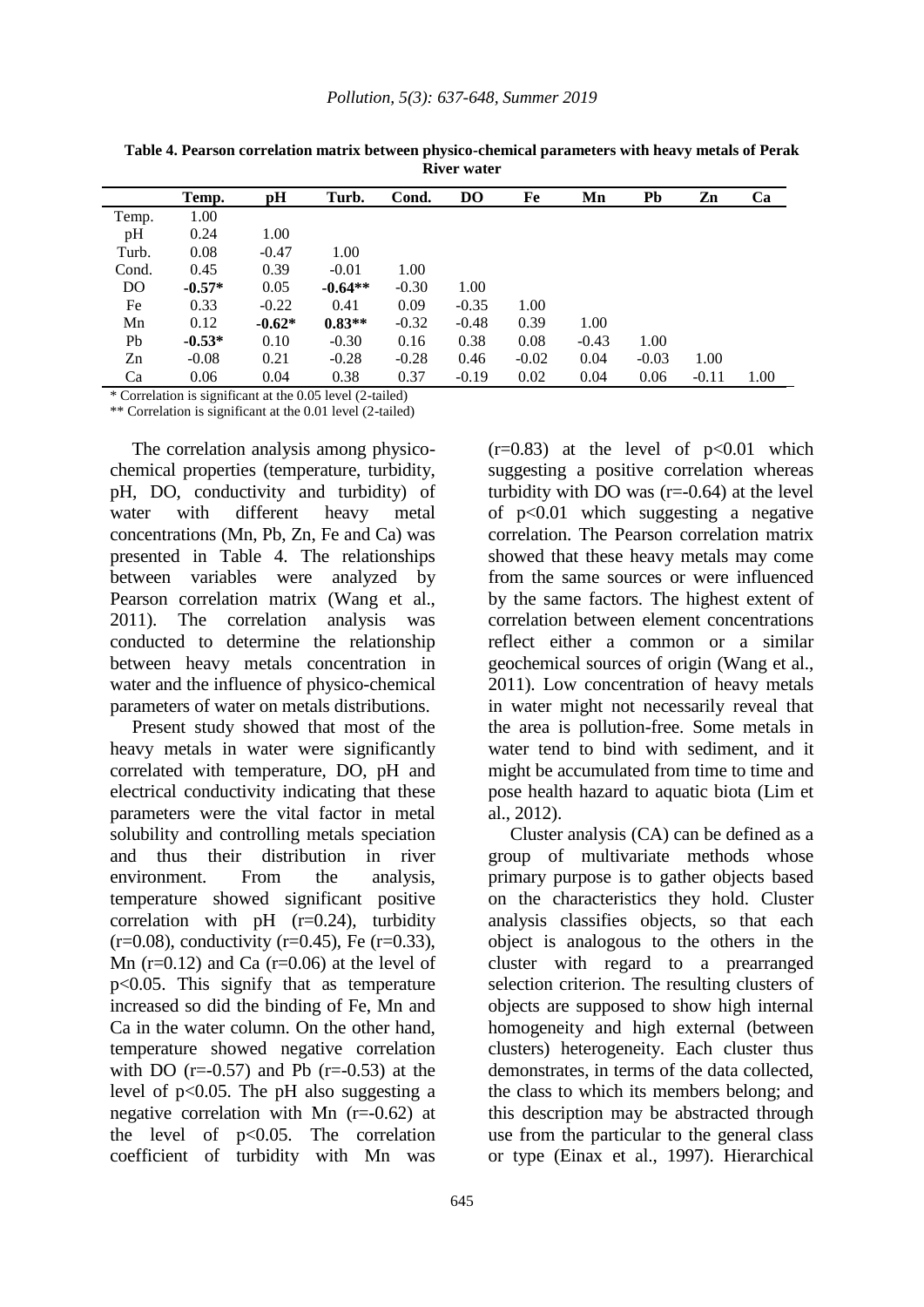agglomerative clustering (HCA) is the most common approach, which offers perceptive similarity between any one sample and the entire data set, and is usually represented by a dendrogram (McKenna, 2003). The dendrogram illustrates a visual framework of the clustering processes, presenting a picture of the groups and their proximity, with a dramatic minimization in dimensionality of the original data. The Euclidean distance usually provides the similarity between two samples and a distance can be symbolized by the difference between analytical values from the samples (Otto, 1998).

The dendrogram derived from R-mode CA (Fig. 3) shows that all the sampling stations of Perak River are grouped into two statistically significant clusters. In cluster 2 (Fig. 4A), station 15 can be grouped separately from other stations, indicating

different sources of heavy metals. The large industrial clusters were responsible for the abrupt increase in the heavy metals concentrations at this station, which was reflected in the statistical results. In cluster 1, the sub-cluster which included stations 13, 14, 11, 12 and 1 can also be grouped together into another separate group and mostly the stations were from downstream possibly due to the influence by urban runoff and anthropogenic activities. Those stations were located in the downstream and affected by palm plantation, agricultural runoff and discharge of vehicles washing and workshops. In sub-cluster 1(b), the sampling stations were mostly from upstream and had similar characteristic which was impacted by parallel pollution sources in consequence of the land use changes like forest to agriculture and unplanned settlements.



**Fig. 3. Dendrogram obtained with the Hierarchical cluster analysis (HCA): A) Sampling in the Perak River; B) Heavy metals at Perak River water**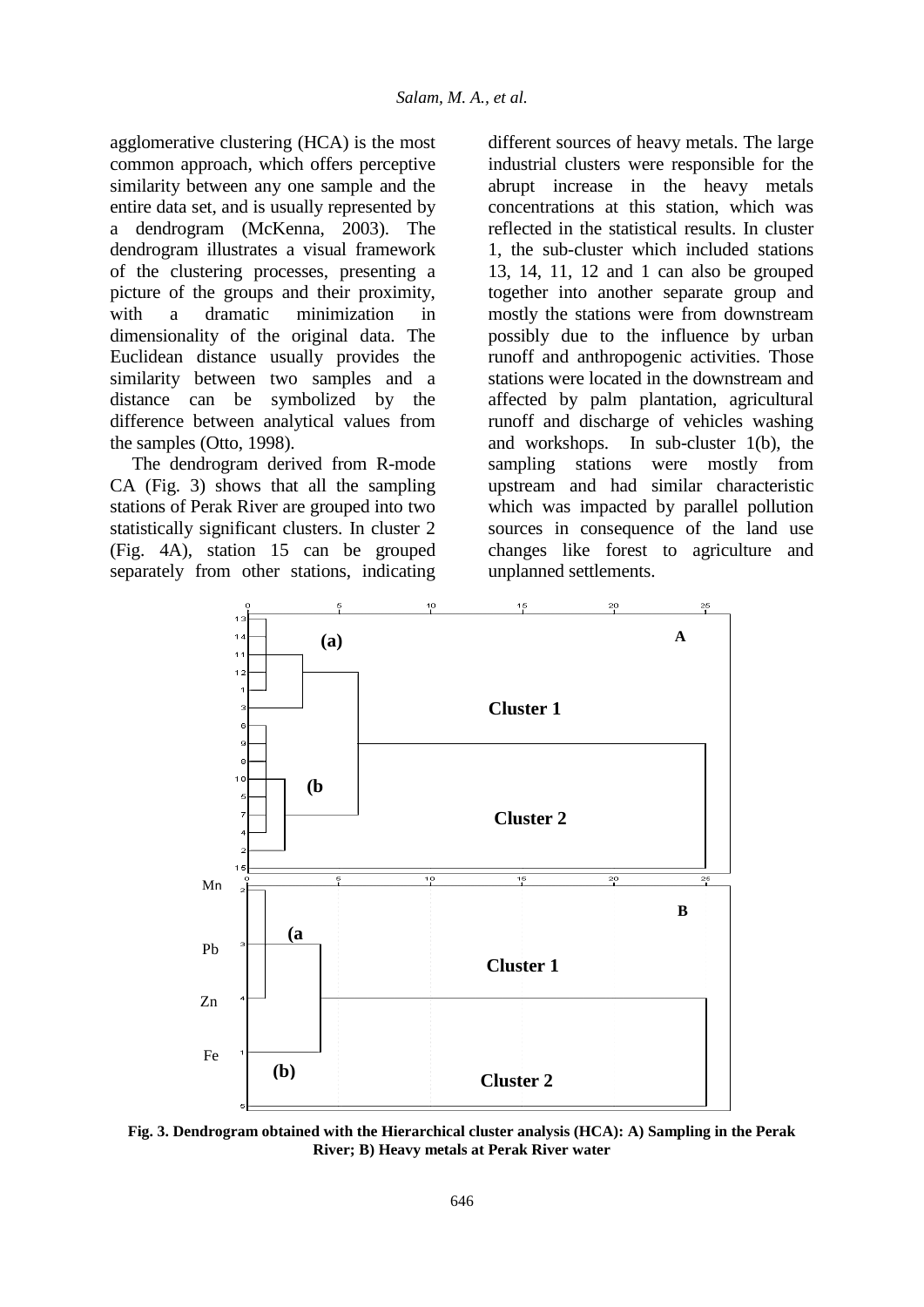The CA results for the heavy metals shown in Fig. 4 (B) illustrates that Ca was at cluster 2 and grouped separately from other heavy metals, indicating that its origins was basically different from those of Mn, Pb, Zn, Fe and Cr which grouped in cluster 1. The Mn, Pb and Zn which in subcluster (a) can also be grouped together, indicating the sources of these metals were same. These metals were released from point sources and non-point sources such as untreated domestic effluents, wastewater of livestock husbandry farms, agriculture and urban runoff.

### **CONCLUSIONS**

Water quality assessment can be considered as one of the major prerequisites for sustainable water resources management in the developing as well as developed countries. Except temperature, all the physico-chemical parameters in the present study were within the acceptable limits as per the guideline values recommended by MOH (2004) and USEPA 2012). Perak River water is significantly contaminated with Fe which is approximately eleven times higher than the standard value set by MOH (2004) and USEPA (2012), the rest of the heavy metals ( Zn, Pb, Cr and Mn) were within the standard limits. Pearson correlation matrix showed that most of the heavy metals in water were significantly correlated with temperature, DO, pH and electrical conductivity indicating that these parameters are the major influential factors in metal solubility and governing metals speciation and thus their distribution in river environment. However, further investigation related to seasonal variations of physico-chemical parameters and metallic constituents, preparation of water quality index of Perak River water are highly recommended. Moreover, regular monitoring of water quality is essential for sustainability of environment and maintaining functional human health.

### **ACKNOWLEDGEMENT**

The authors are grateful to Shihab Ahmad Shahriar, Department of Environmental Science and Disaster Management, Noakhali Science and Technology University, Noakhali-3814, Bangladesh, for his technical co-operation regarding study area preparation by GIS methodology.

### **REFERENCES**

Ahmad, Z., Rahim, N. A., Bahadori, A. and Jie, Z. (2016). Improving water quality index prediction in Perak River basin Malaysia through a combination of multiple neural networks. Int. J. Riv. Bas. Manag., 15 (1), 79-87.

Al-badaii, F. M., Othman, S and Gasim, M. B. (2013). Water quality assessment of the Semenyih River, Selangor, Malaysia. J. Chem., Article ID 871056, 10 pages.

Anny, F., Kabir, M. M. and Bodrud-Doza, M. (2017). Assessment of surface water pollution in urban and industrial areas of Savar Upazila, Bangladesh. Pollution, 3(2), 243-259.

Carpenter, S. R., Caraco, N. F., Correll, D. L., Howarth, R. W., Sharpley, A. N. and Smith, V. H. (1998). Non-point pollution of surface waters with phosphorus and nitrogen. Ecol Appl., 8(3), 559–568.

Chapman, D. (1992). Water Quality Assessment. In: Chapman D. On behalf of UNESCO, WHO and UNEP. London: Chapman & Hall, 585.

Da Silva, A. M. M. and Sacomani, L. B. (2001). Using chemical and physical parameters to define the quality of Pardo River water (Brazil). Water Res., 35, 1609–1616.

Einax, J. W., Zwanziger, H. W. and Geib, S. (1997). Chemometrics in environmental analysis, Wiley, Weinheim.

Faisal, B. M. R., Majumder, R. K., Uddin, M. J. and Halim, M. A. (2014). Studies on heavy metals in industrial effluent, river and groundwater of Savar industrial area, Bangladesh by Principal Component Analysis. Int. J. Geomat. Geosci., 5(1),182-191.

Fatoki, O. S., Lujiza, N. and Ogunfowokan, A. O. (2002). Trace metal pollution in Umtata River. Water SA., 28, 183–190.

Hacioglu, N. and Dulger, B. (2009). Monthly variation of some physicochemical and microbiological parameters in Biga stream (Biga, Canakkale, Turkey). Afr. J. Biotechnol., 8, 1927–1937.

Hagedorn, B. (2008). Acid digestion of waters for total recoverable metals (following EPA method